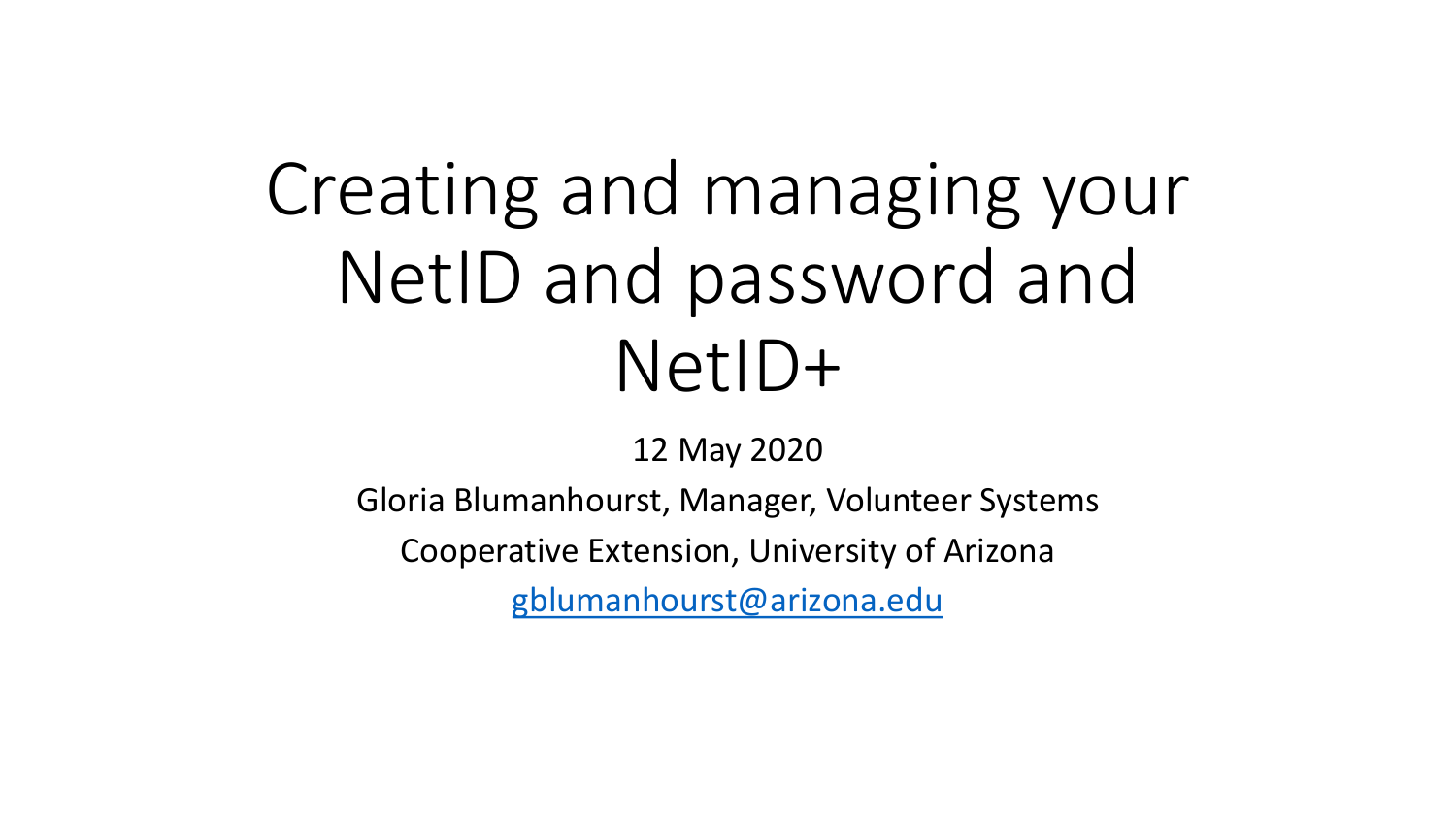## Tips for good password

- **Longer is stronger.** The best passwords are at least 10 characters in length. Include some capitalization and punctuation.
- Use a phrase. Pass phrases are easy to remember, but difficult to guess. If the service will allow, use spaces as special characters for added strength. This also makes the phrase easier to type.
- **Misspell a word or two.** Make a note of what was misspelled until typing the pass phrase becomes a habit (usually within a few days).
- **Consider** using a nursery rhyme, movie quote, or song lyrics, and then put a twist on it. Here are some examples *(DO NOT USE THESE EXAMPLES, or any phrase you find directly on the internet)*:
- *Nursery rhyme example: The green cow jumped over the moon!*
- *Twisted movie quote: The films became miniscule? (twist on Sunset Boulevard quote)*
- *Twisted song lyric: Infant, We Will Race (twist on "Born to Run" lyric)*
- A good password is one that is easy for you to remember, but difficult to guess.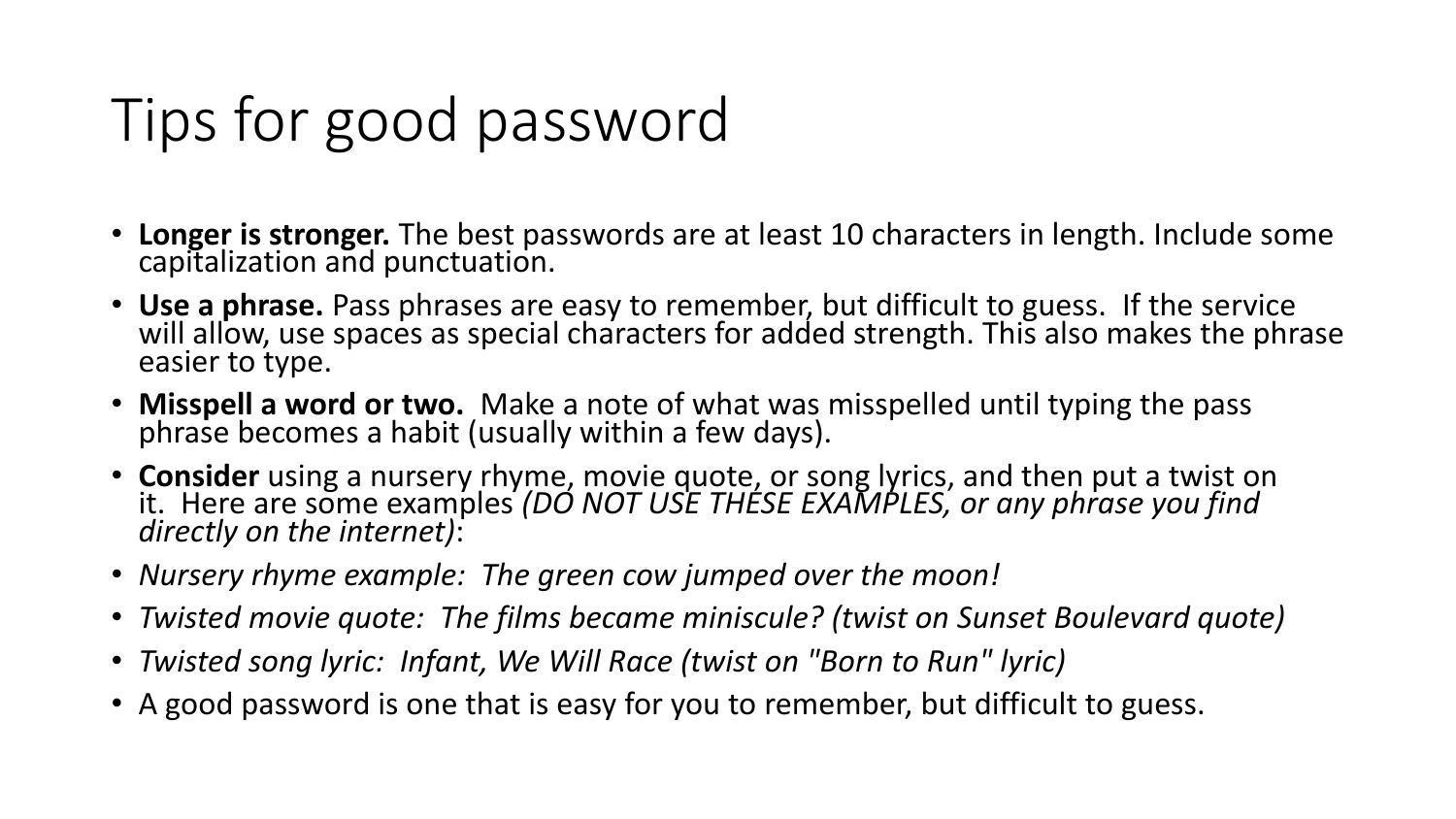#### Email instructions will send you here:

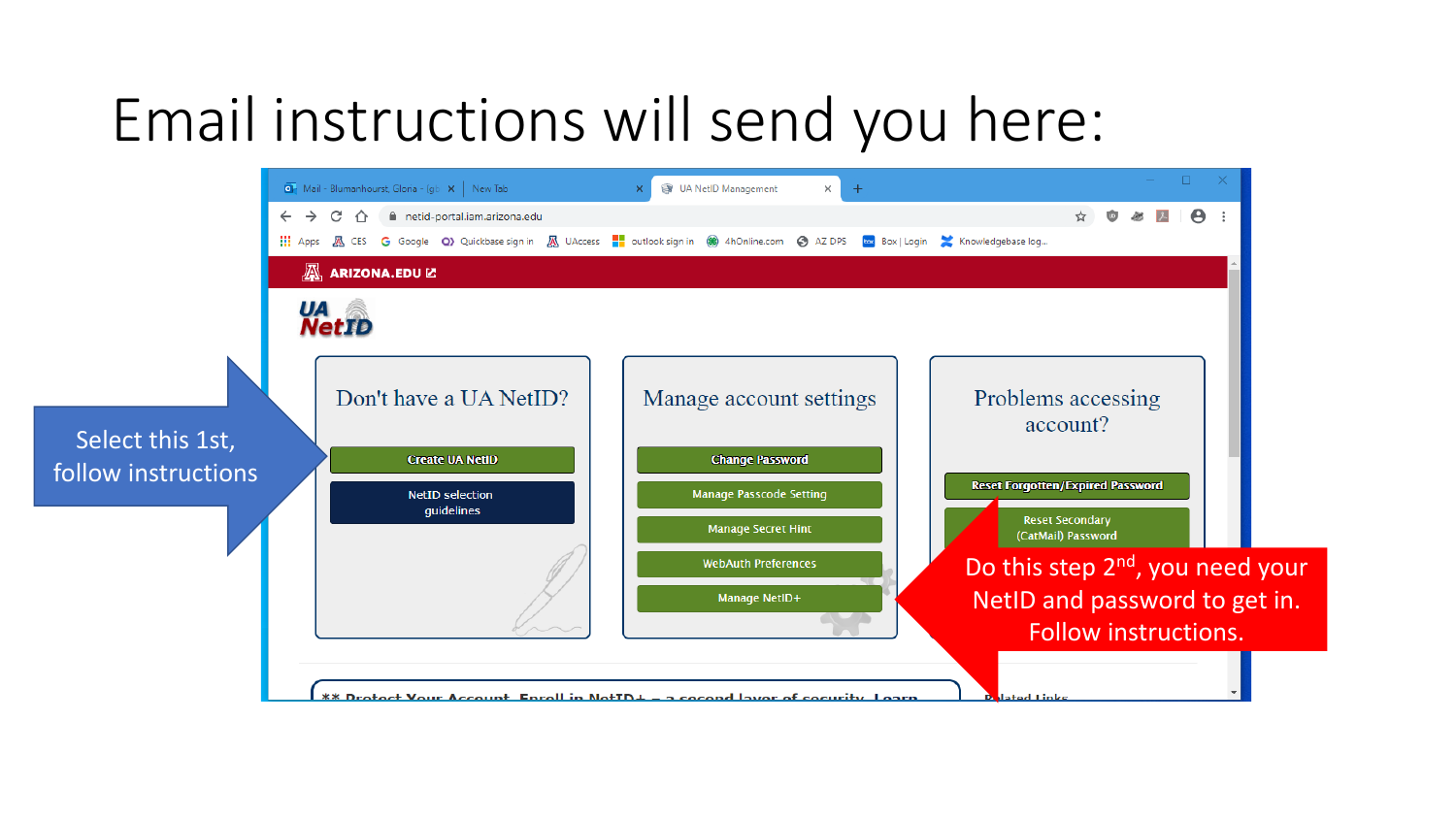### Already have a NetID, but need to reset your password?

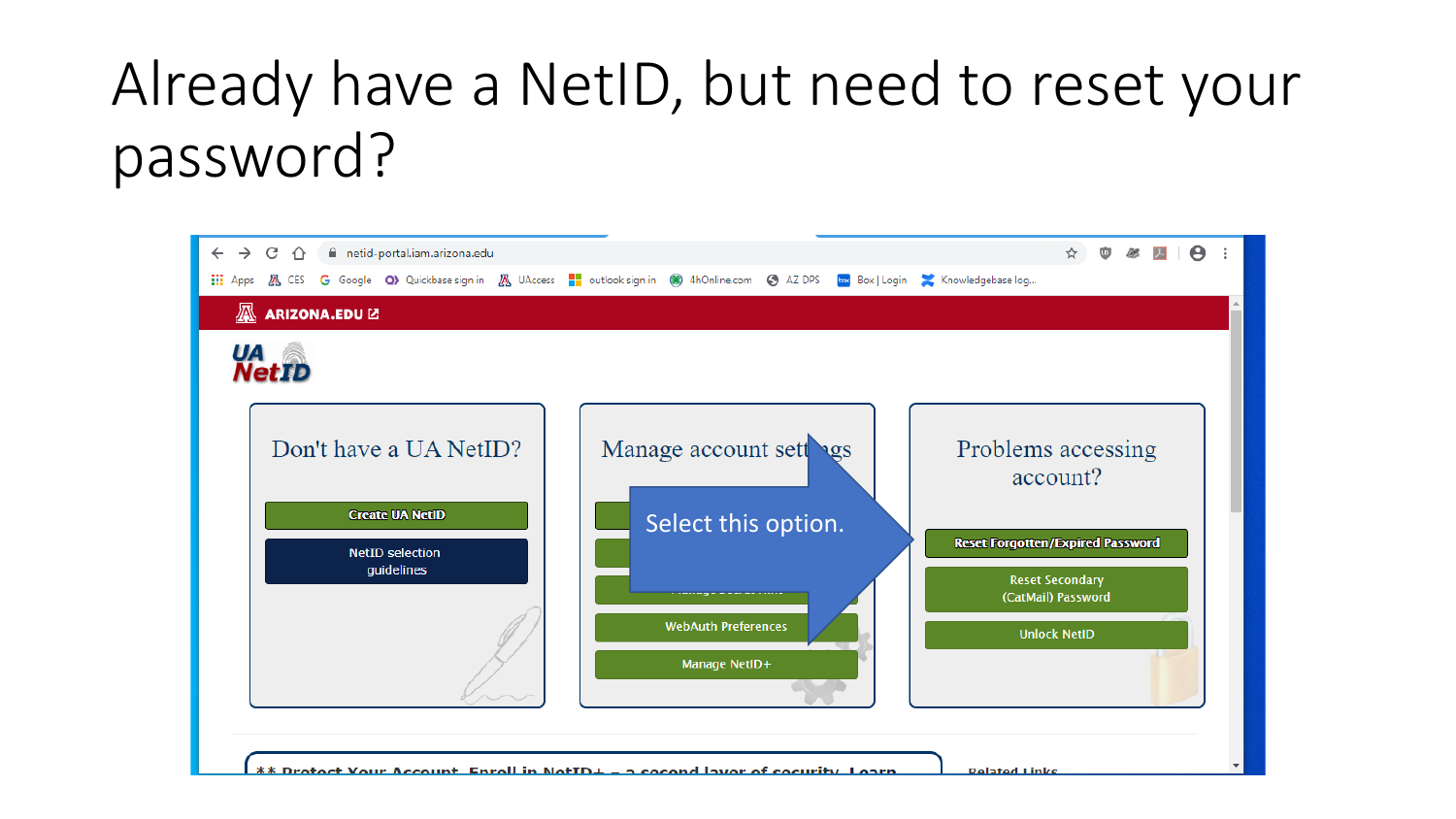#### $\mathbb{Z}$  ARIZONA.EDU  $\mathbb{Z}$

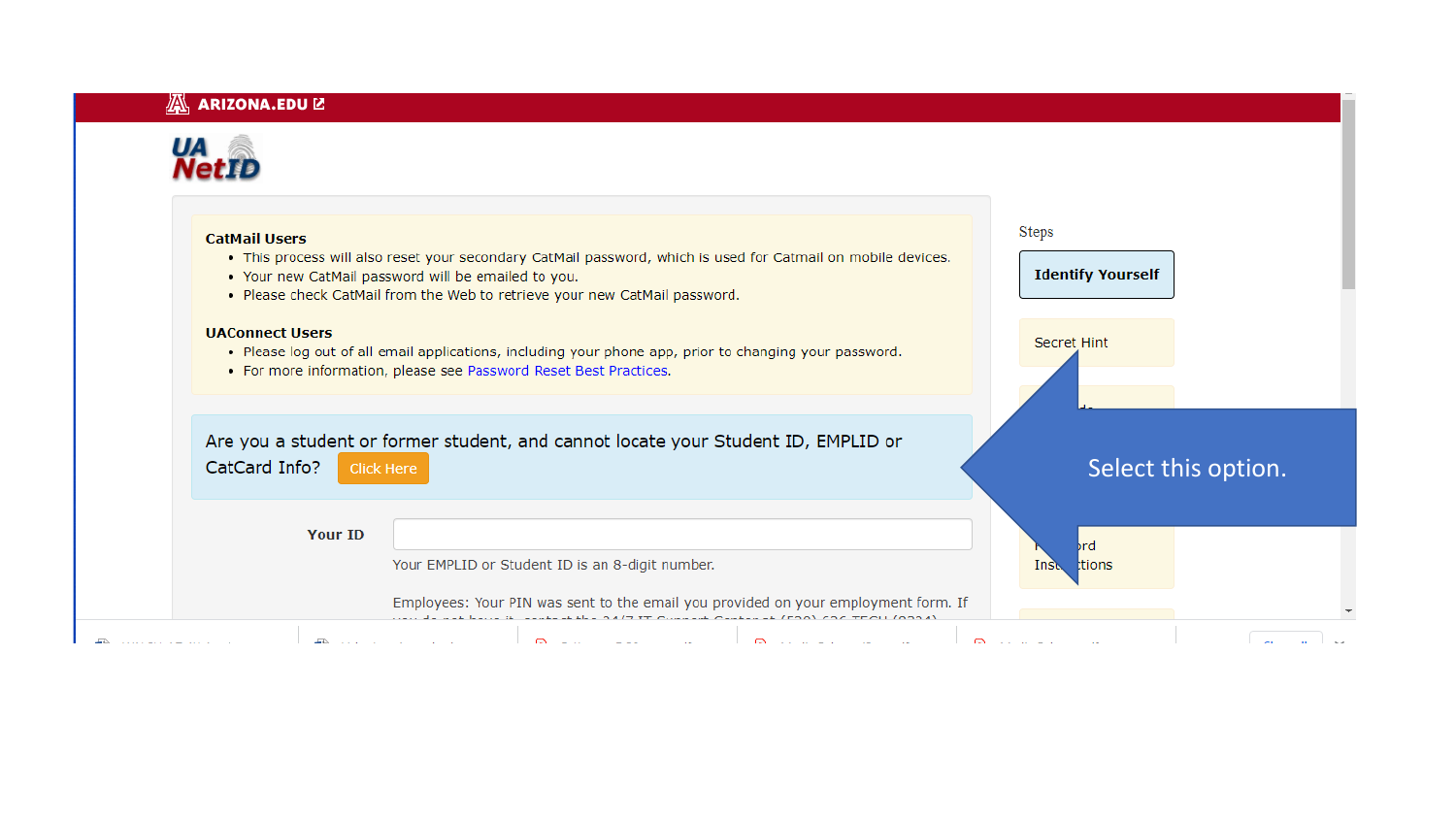Enter your DCC/EmpID number and your birthdate. This number is in the emails you got from FSO.Arizona.edu. Then select Next.

|                                  | Steps<br><b>Identify Yourself</b>                                                                                                                                                                                                                                                                                                                                                                                                                                                                                         |
|----------------------------------|---------------------------------------------------------------------------------------------------------------------------------------------------------------------------------------------------------------------------------------------------------------------------------------------------------------------------------------------------------------------------------------------------------------------------------------------------------------------------------------------------------------------------|
|                                  | Secret Hint                                                                                                                                                                                                                                                                                                                                                                                                                                                                                                               |
| ◬                                | Passcode                                                                                                                                                                                                                                                                                                                                                                                                                                                                                                                  |
| $\checkmark$                     | Agreement                                                                                                                                                                                                                                                                                                                                                                                                                                                                                                                 |
| Please enter your date of birth. | Password<br>Instructions                                                                                                                                                                                                                                                                                                                                                                                                                                                                                                  |
|                                  | . This process will also reset your secondary CatMail password, which is used for Catmail on mobile devices.<br>. Your new CatMail password will be emailed to you.<br>. Please check CatMail from the Web to retrieve your new CatMail password.<br>. Please log out of all email applications, including your phone app, prior to changing your password.<br>• For more information, please see Password Reset Best Practices.<br>Enter one of the following identifiers: Student ID, EMPLID or Social Security Number. |